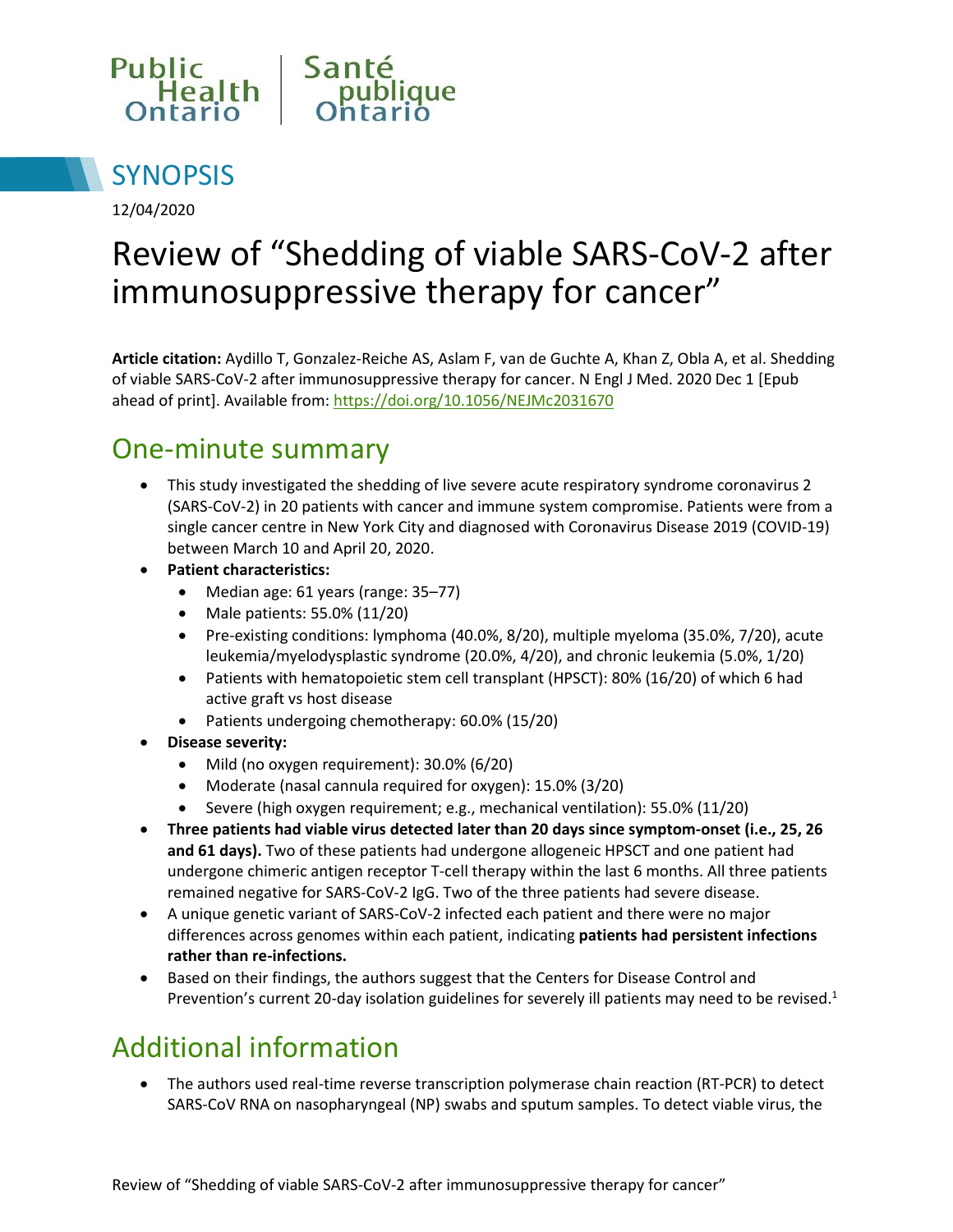authors inoculated Vero E6 cells with RT-PCR-positive samples and observed cultures daily for cytopathic effects. Whole genome sequencing was performed on serially collected NP swabs and viral cultures.

- **Viral isolation on 57 NP swab samples from the 20 patients (number of patients with positive culture/number of patients with culture performed):** 
	- Day zero (day of first positive RT-PCR): 71.4% (10/14)
	- Days  $1-10: 50.0\% (1/2)$
	- Days 11–20: 33.3% (2/6)
	- Days 21–30: 15.4% (2/13)
	- Days 31–40: 0.0% (0/8)
	- Days 41–50: 28.6% (2/7)
	- Days 51–60: 20.0% (1/5)
	- Past 60 days:  $0.0\%$  (0/2)
- **Median time of viral RNA shedding (RT-PCR) in upper respiratory tract samples:** 
	- Since symptom-onset: 51 days (range: 12–82)
	- Since first positive RT-PCR: 47 days (range: 9–78)
- **Treatments for COVID-19:** 
	- Hydroxychloroquine: 65.0% (13/20)
	- Corticosteroids: 45.0% (9/20)
	- Convalescent plasma: 40.0% (8/20)
	- Azithromycin: 25.0% (5/20)
	- Tocilizumab: 25.0% (5/20)
	- Remdesivir: 10.0% (2/20)
	- N-acetyl cysteine: 5.0% (1/20)

#### PHO reviewer's comments

- The authors did not identify the cause of prolonged shedding of viable virus in this study. However, in this cohort of patients with different types of blood cancer, prolonged shedding of viable virus was likely due to immune system suppression therapies and severe disease. Further research is needed to identify how much each of these factors contributes to prolonged shedding of live virus.
- Currently, Ontario recommends a non-test based approach to deciding when to discharge patients from isolation.<sup>2</sup> For patients with severe illness who required intensive care unit admission or with severe immune system compromise, isolation can be discontinued after 20 days since symptom-onset date or from first RT-PCR-positive date (if initially asymptomatic). In addition, patients must be afebrile without the use of fever-reducing medications and have improvement of symptoms over the previous 24 hours.
- It remains unclear how the three patients identified in this study represent the broader population of patients with severe illness or with severe immune system compromise.

## Additional references

1. Centers for Disease Control and Prevention (CDC). Duration of isolation and precautions for adults with COVID-19 [Internet]. Atlanta, GA: CDC; 2020 [last updated 2020 Oct 19; cited 2020 Dec 02]. Available from[: https://www.cdc.gov/coronavirus/2019-ncov/hcp/duration-isolation.html](https://www.cdc.gov/coronavirus/2019-ncov/hcp/duration-isolation.html)